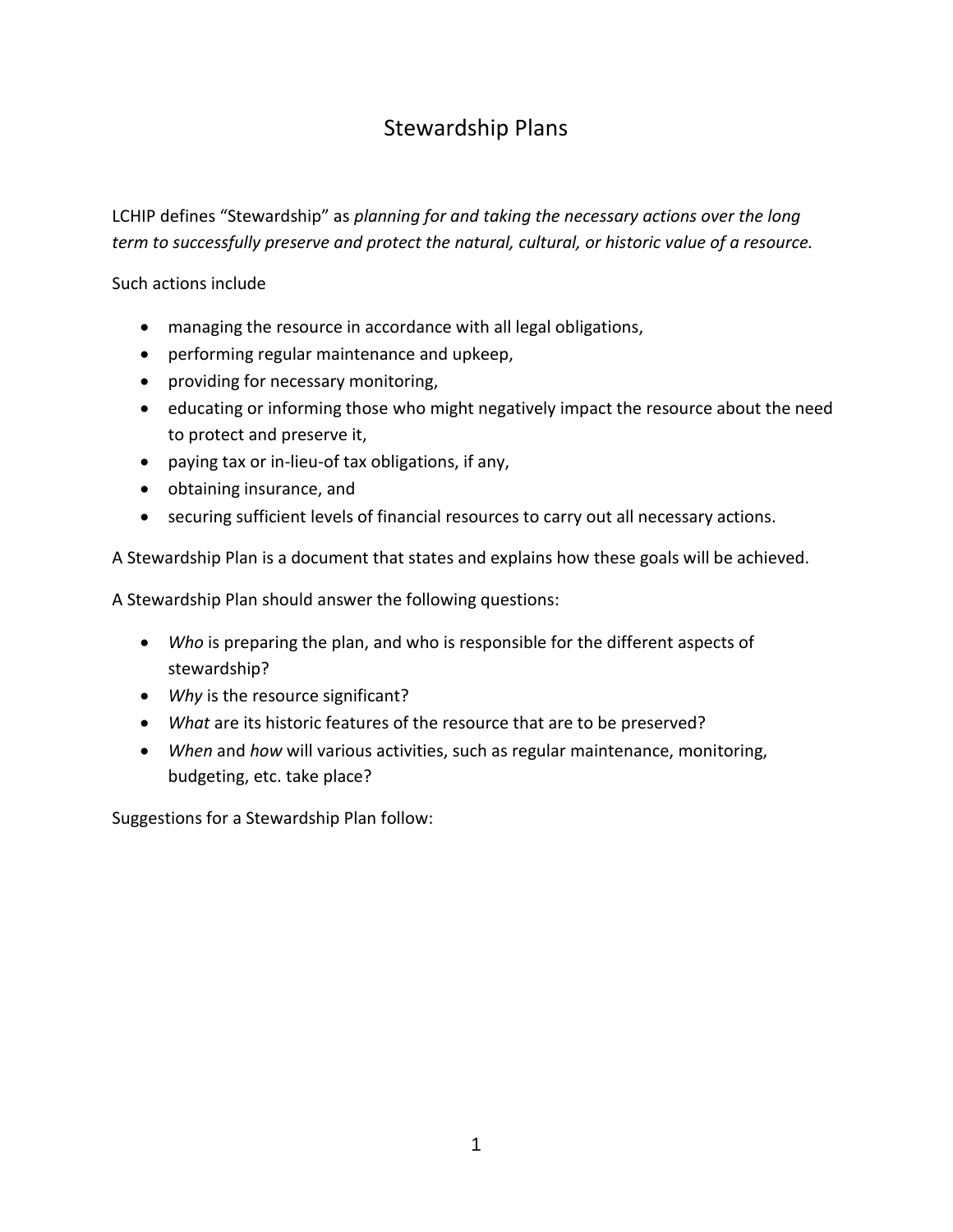#### I. The Resource:

- A. Explain the history and significance of the resource,
- B. describe when it was built and when it was modified, and
- C. name the features that help define its historic character.

You may find useful information about this in the documentation that you submitted to document that the property is listed, or eligible for listing, on the State or National Register of Historic Places.

# II. Stewarding organization(s):

A. Who owns the Resource? Who is responsible for maintaining it?

B. If stewardship duties are shared among different organizations, how are those duties divided up?

C. How long has/have the organization(s) been the steward(s) of the Resource?

D. How does the Resource fit in with the operations of the organization(s)?

## III. Legal obligations:

A. What are the legal constraints governing the stewardship of the Resource?

1. Are there any existing preservation easements or LCHIP stewardship agreements (from previous grants) that are in effect?

2. Are there any local boards or commissions that have jurisdiction over the Resource (such as the planning board or heritage commission)?

3. If the stewarding organization leases the Resource, what legal obligations bind the organization to stay in compliance with the lease?

- IV. Regular monitoring and inspecting:
	- A. How often is the condition of the property evaluated?
	- B. Who does monitoring and inspecting?

C. What sort of documents are used and/or generated (checklists of features to be examined, photographs showing current conditions)?

D. How are the findings of regular inspections recorded? Where are records kept?

E. How do regular inspections help inform planning for the future?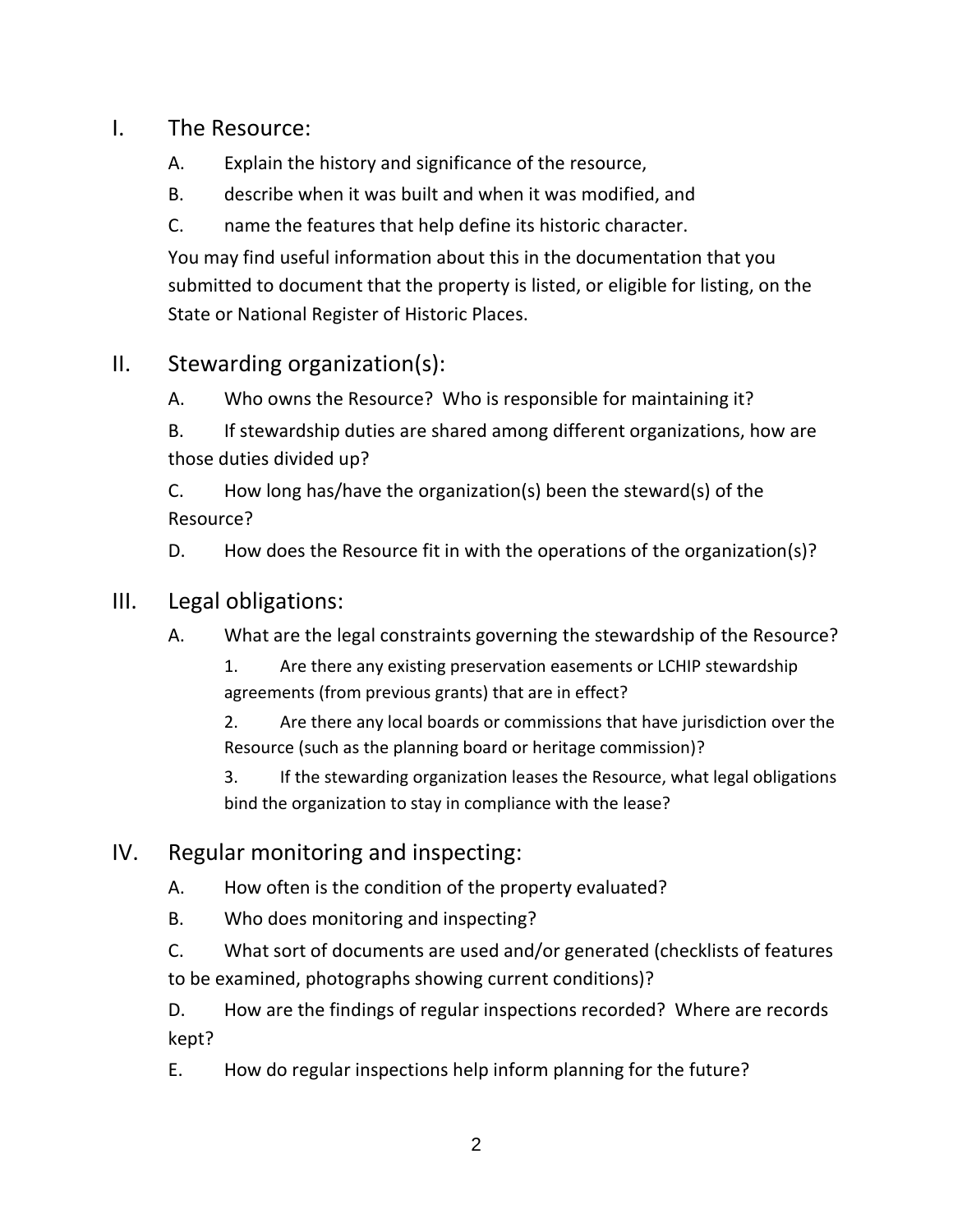# V. Regular maintenance and upkeep:

A. How is regular maintenance and upkeep planned for, executed, and paid for?

B. Who supervises, executes, and inspects the work? To what extent does the stewarding organization use in-house staff, external contractors, and/or volunteers to get work done?

C. To what extent are people who do this work briefed about, and familiar with, best practices in historic preservation?

## VI. Educating users about the need to preserve the Resource:

A. Who uses the Resource?

B. Is it used by outside groups for events?

C. How are users made aware of the significance of the Resource and the need to preserve it?

D. Are there written agreements between the stewarding organization and outside users that include policies concerning the responsible use of the historic resource?

VII. Taxes or in-lieu-of-taxes payments (if any):

A. Does the stewarding organization need to pay any taxes or make any inlieu-of-taxes payments? (Even nonprofit organizations may have to pay some taxes or other assessments, especially if their property produces income from rents.)

#### VIII. Insurance:

A. Indicate what kind of insurance you have and what the levels of coverage are.

1. Liability insurance protects the stewarding organization.

2. Property insurance may be for actual cash value or replacement cost value.

B. Who in the stewarding organization reviews insurance? How often does that review take place?